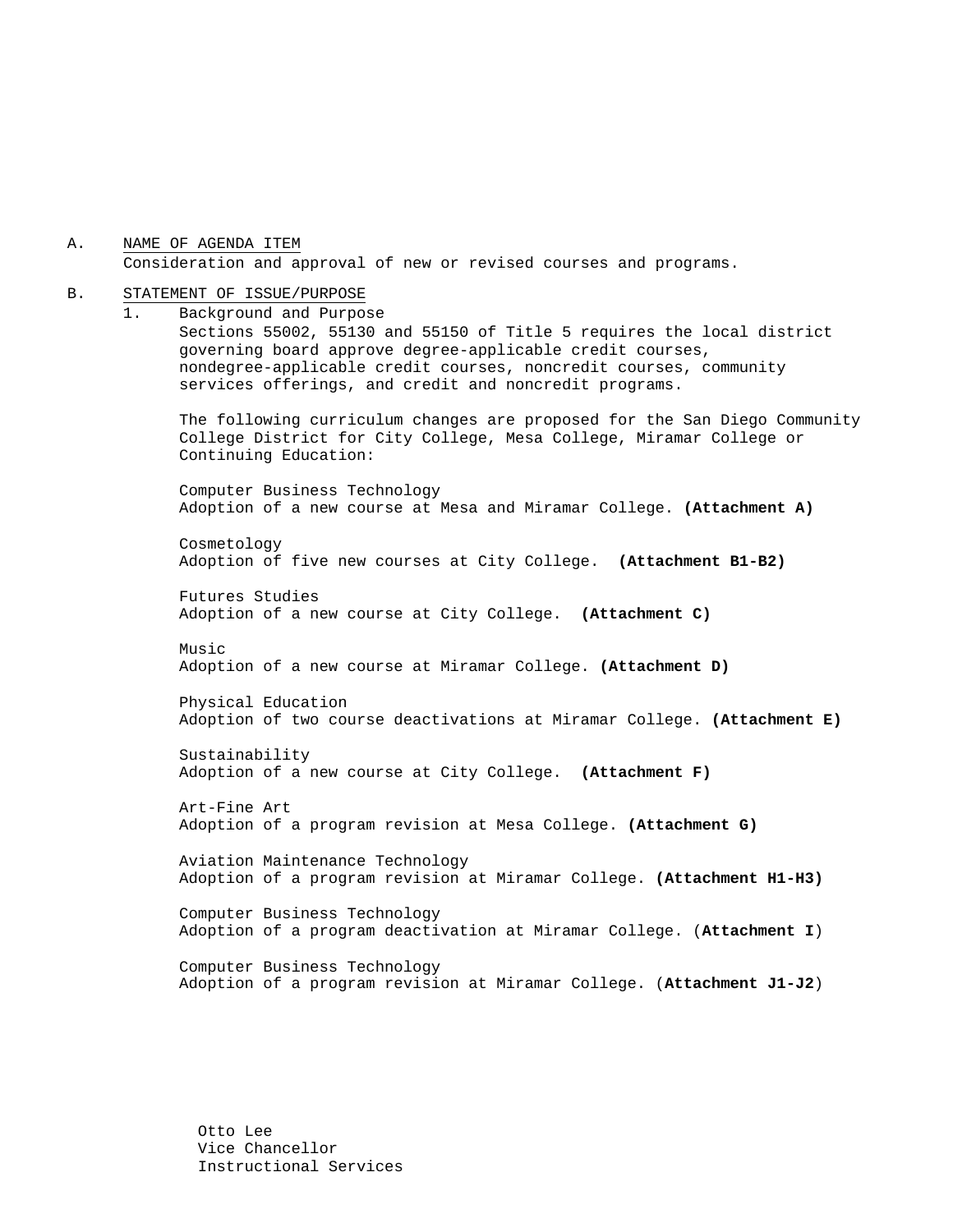Humanities Adoption of a program revision at Miramar College. **(Attachment K)**  Real Estate Adoption of a program deactivation at Mesa College. **(Attachment L)**

2. Cost and Funding

There is no additional cost to the District

### C. PROPOSAL

The Board of Trustees hereby grants authority to take the action outlined in Part A.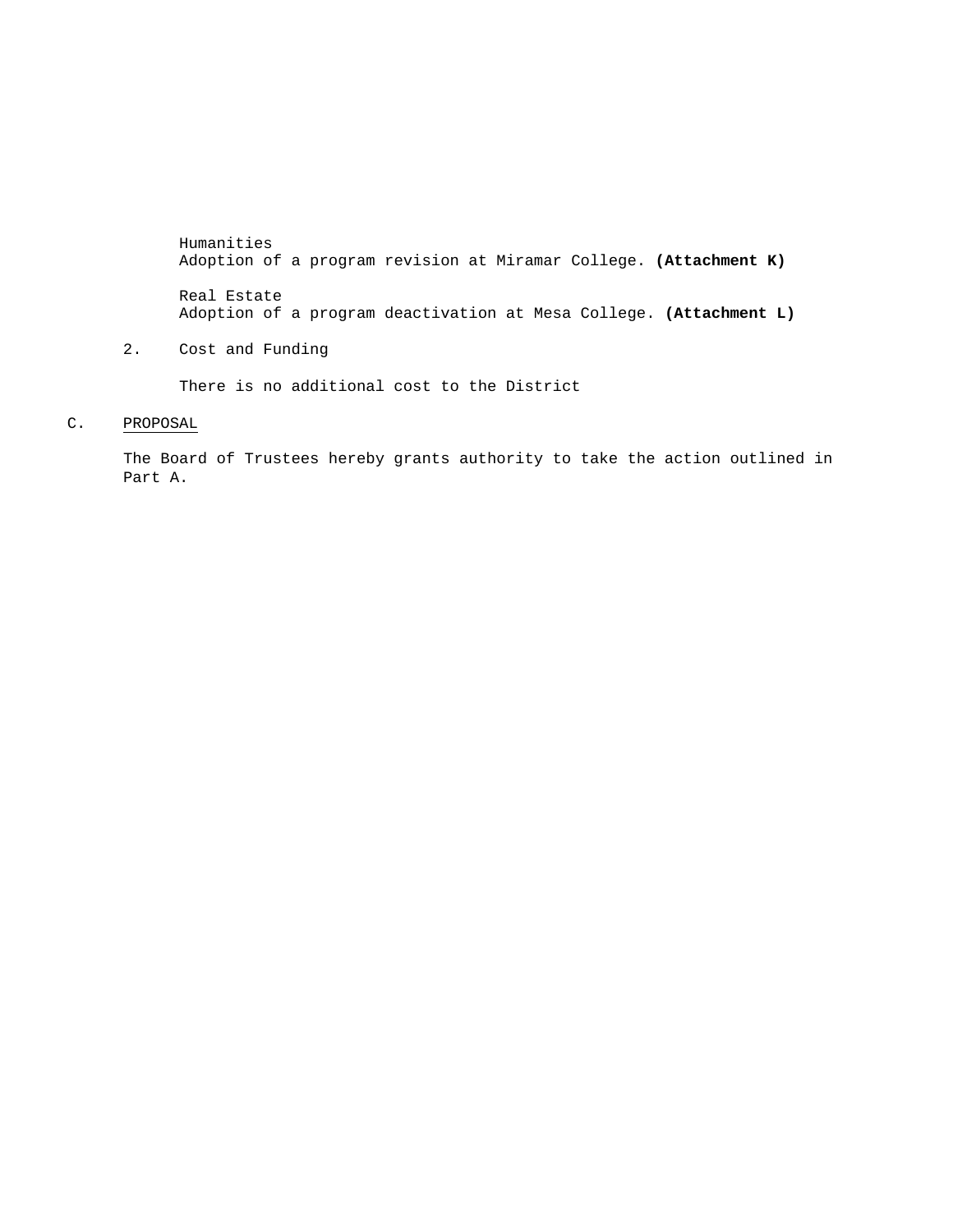Adoption of a new course at Mesa and Miramar College.

Proposed new course at Mesa and Miramar College:

### **128 Comprehensive Presentations with PowerPoint**

#### **32 - 36 hours lecture, 48 - 54 hours lab, 3 units Letter Grade or Pass/No Pass Option**

*Advisory:* English 48 and English 49, each with a grade of "C" or better, or equivalent, or Assessment Skill Levels R4 and W5. Computer Business Technology 101 or 102 or 103 and 114 with a grade of "C" or better, or equivalent. *Limitation on Enrollment:* This course is not open to students with previous credit for Computer Business Technology 126. This is course is a hands-on study of the skills required to plan, develop, and deliver PowerPoint presentations on a computer and on the Web. Emphasis is placed on adding and modifying text, graphics, sound, video, and effects, such as transitions and custom slide animations. Topics also include adding, modifying and creating templates. Students learn to add, import and format data for tables and charts, to customize presentations, add interactivity, and integrate PowerPoint with other applications. This course is intended all students and professionals who wish to acquire skills in digital presentations. This course may be repeated three times to update skills in using new versions. (FT) Associate Degree Credit & transfer to CSU and/or private colleges and universities.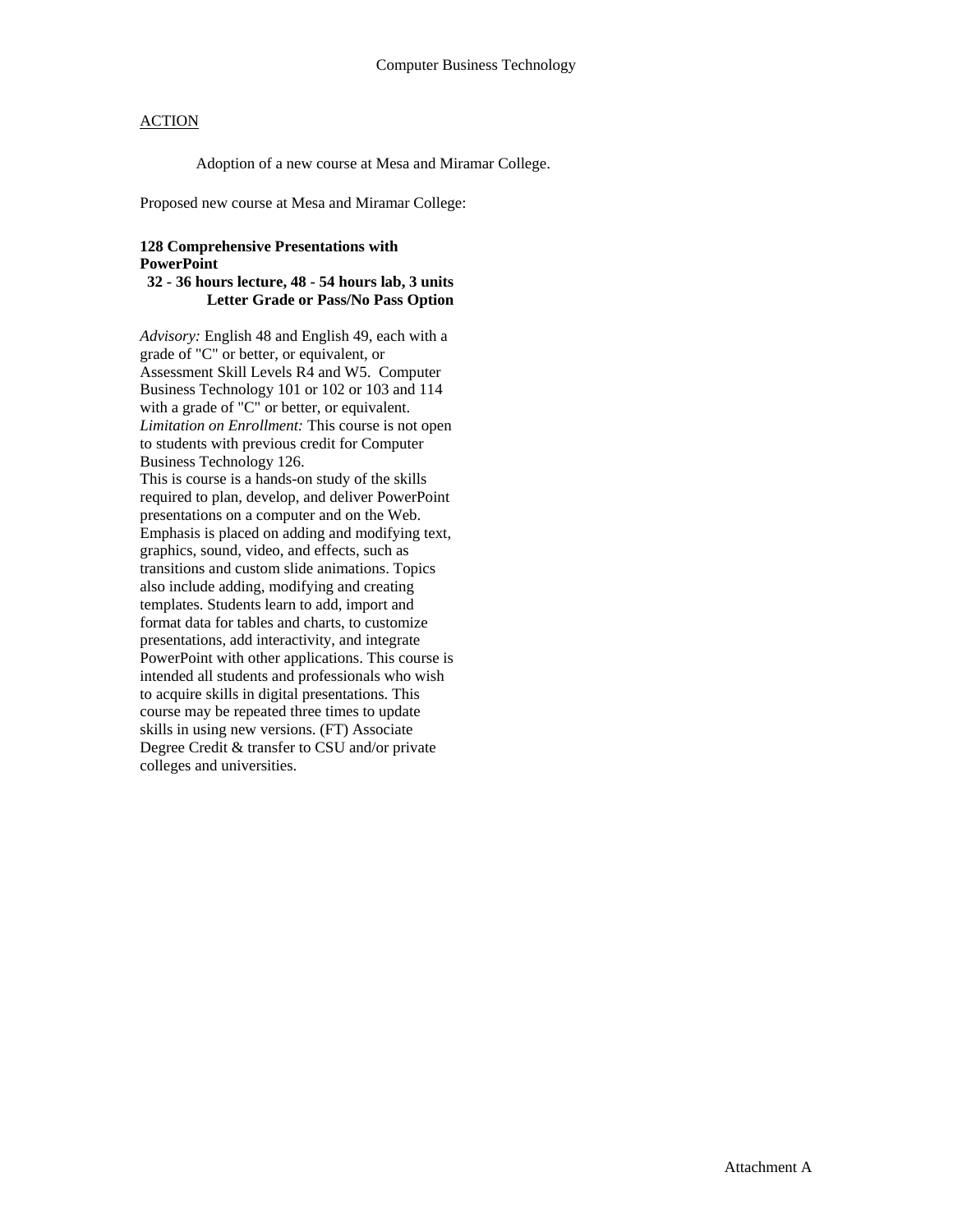Adoption of five new courses at City College.

Proposed new courses at City College:

#### **55 Introductory Esthetician 40 - 45 hours lecture, 2.5 units Grade Only**

*Corequisite:* Cosmetology 55L

*Advisory:* English 48 and English 49, each with a grade of "C" or better, or equivalent, or Assessment Skill Levels R5 and W5. This course is an introduction to the theoretical knowledge required to enter the field of esthetics as a licensed esthetician. Emphasis is placed on the basic sciences of physiology, chemistry and electricity as they apply to skin science, skin care and professional esthetics. Topics also include career and licensure planning and the fundamentals of the salon business, skin care products and esthetic services. This course is designed for students planning a career as a licensed, professional esthetician. (FT) Associate Degree Credit only and not Transferable.

#### **55L Introductory Esthetician Lab 312 - 351 hours lab, 6.5 units Grade Only**

*Corequisite:* Cosmetology 55 This laboratory course is an introduction to the practical knowledge, skills and techniques required to enter the field of esthetics as a licensed esthetician. Students apply the basic principles of physiology, chemistry, electricity and skin science to practice in client consultations, skin analyses, product assessments, facial treatments and other basic professional esthetic services. Students also prepare basic resumes, business plans and marketing materials. This course is designed for students planning a career as a licensed, professional esthetician. (FT) Associate Degree Credit only and not Transferable.

#### **65 Advanced Esthetician 40 - 45 hours lecture, 2.5 units Grade Only**

*Prerequisite:* Cosmetology 55 and 55L, each with a grade of "C" or better, or equivalent. *Corequisite:* Cosmetology 65L *Advisory:* English 48 and English 49, each with a grade of "C" or better, or equivalent, or Assessment Skill Levels R5 and W5. This course is an advanced study of the theoretical knowledge required to enter the field of esthetics as a licensed esthetician. Emphasis is placed on an in-depth examination of the body and its systems as they relate to skin health, advanced esthetic techniques and devices, spa and alternative therapies, and medical esthetics. Topics include analyses of skin care products, botanicals and aromatherapy, Ayurveda theory and treatments, and business and marketing skills required in the salon and spa industry. This course is designed for students planning a career as a licensed, professional esthetician. (FT) Associate Degree Credit only and not Transferable.

#### **65L Advanced Esthetician Lab 312 - 351 hours lab, 6.5 units Grade Only**

*Prerequisite:* Cosmetology 55 and 55L, each with a grade of "C" or better, or equivalent. *Corequisite:* Cosmetology 65 This laboratory course is an advanced study of the practical knowledge, skills, tools and techniques required to enter the field of esthetics as a licensed esthetician. Students apply in-depth knowledge of the body and its systems as they relate to skin health to practice in advanced esthetic techniques and devices, spa and alternative therapies, and medical esthetics. Topics include practice with skin care products, botanicals and aromatherapy, Ayurveda theory and treatments, and business and marketing skills required in the salon and spa industry. This course is designed for students planning a career as a licensed, professional esthetician. (FT) Associate Degree Credit only and not Transferable.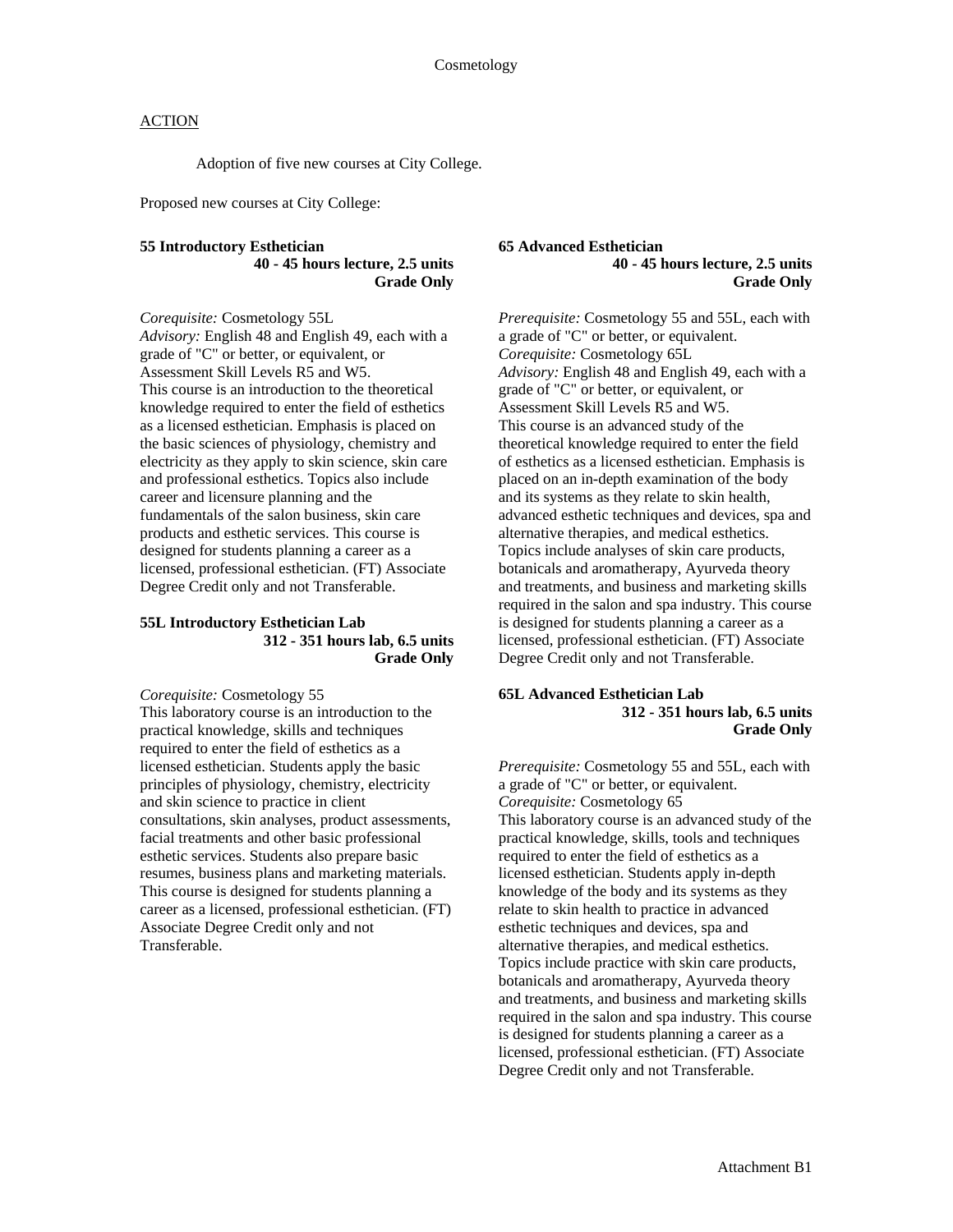#### **93 Esthetician Extended Laboratory Practice 48 - 54 hours lab, 1 unit Grade Only**

*Prerequisite:* Cosmetology 65 and 65L, each with a grade of "C" or better, or equivalent. This course is continued laboratory practice for advanced esthetician students who need to complete the number or hours mandated for examination and licensure by the California State Board of Cosmetology. Emphasis is placed on client services and advanced salon and spa treatments. Topics include communication skills, professionalism and support in student employment goals. (FT) Associate Degree Credit only and not Transferable.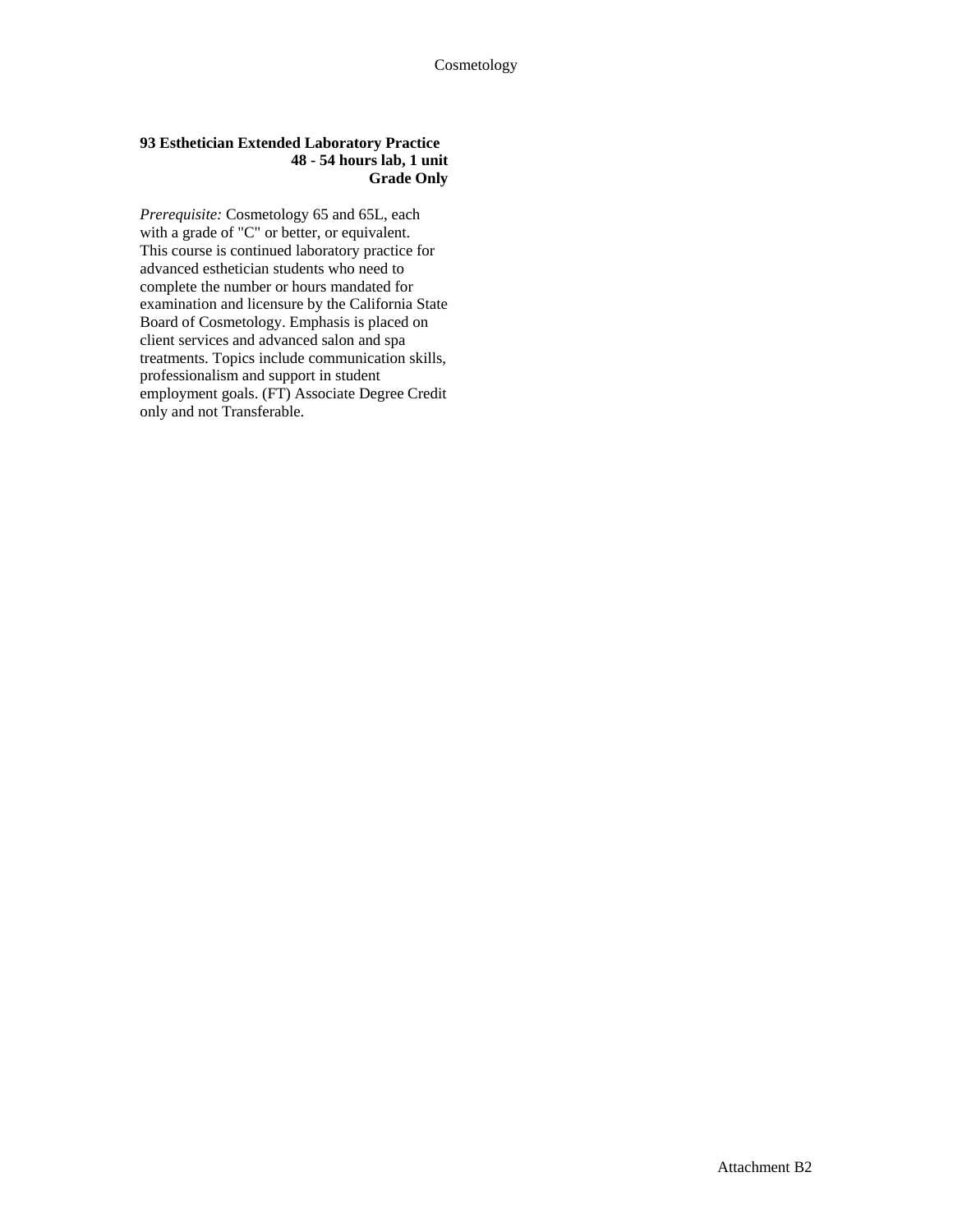Adoption of a new course at City College.

Proposed new course at City College:

### **102 Creating Futures: Methods and Tools 48 - 54 hours lecture, 3 units Grade Only**

*Advisory:* English 101 with a grade of "C" or better, or equivalent, or Assessment Skill Levels R6 and W6. Futures Studies 101 with a grade of "C" or better, or equivalent.

This course is a survey of the methods and tools used within the field of Futures Studies. Emphasis is placed on scanning, trend analysis and trend projection, visioning, gaming, and strategic planning. Students are encouraged to envision probable, possible and preferable futures, while considering the effects of their personal futures on the futures of their local and global environment. This course is intended for students interested in the practical applications of Futures Studies. (FT) Associate Degree Credit & transfer to CSU and/or private colleges and universities.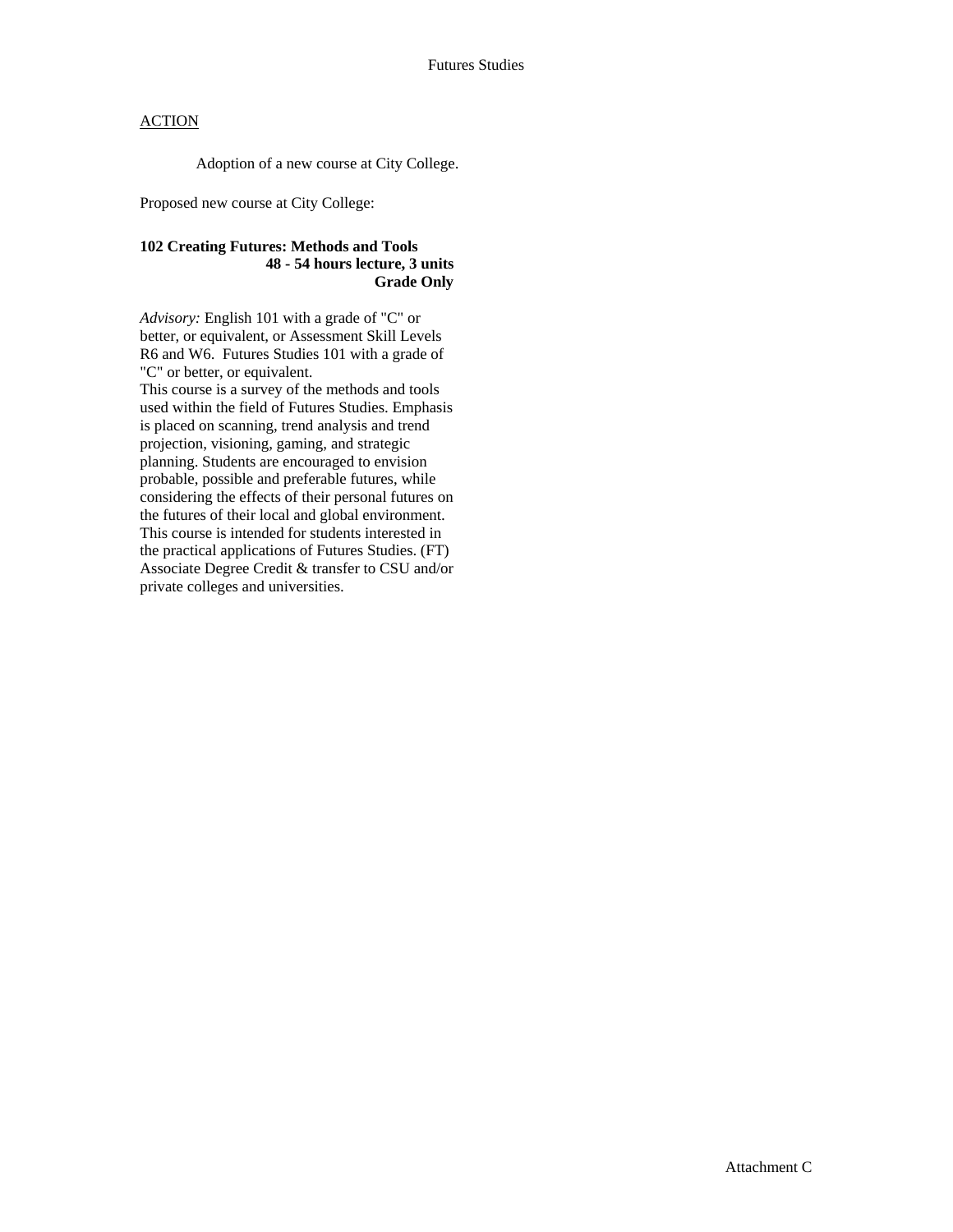Adoption of a new course at Miramar College.

Proposed new course at Miramar College:

### **103 History of Rock Music 48 - 54 hours lecture, 3 units Letter Grade or Pass/No Pass Option**

*Advisory: Completion of or concurrent enrollment in:* English 48 and English 49, each with a grade of "C" or better, or equivalent, or Assessment Skill Levels R5 and W5. This course surveys the origins and development of rock and roll music from the early 1950s to the present including the pre-1950s roots of rock music. The course focuses on the evolution of different styles within the genre as well as the social, political, economic and cultural contexts of rock music. Additionally, basic musical concepts such as pitch, rhythm and form are introduced and applied to the music under consideration. This course is intended for all students interested in music. (FT) Associate Degree Credit & transfer to CSU and/or private colleges and universities.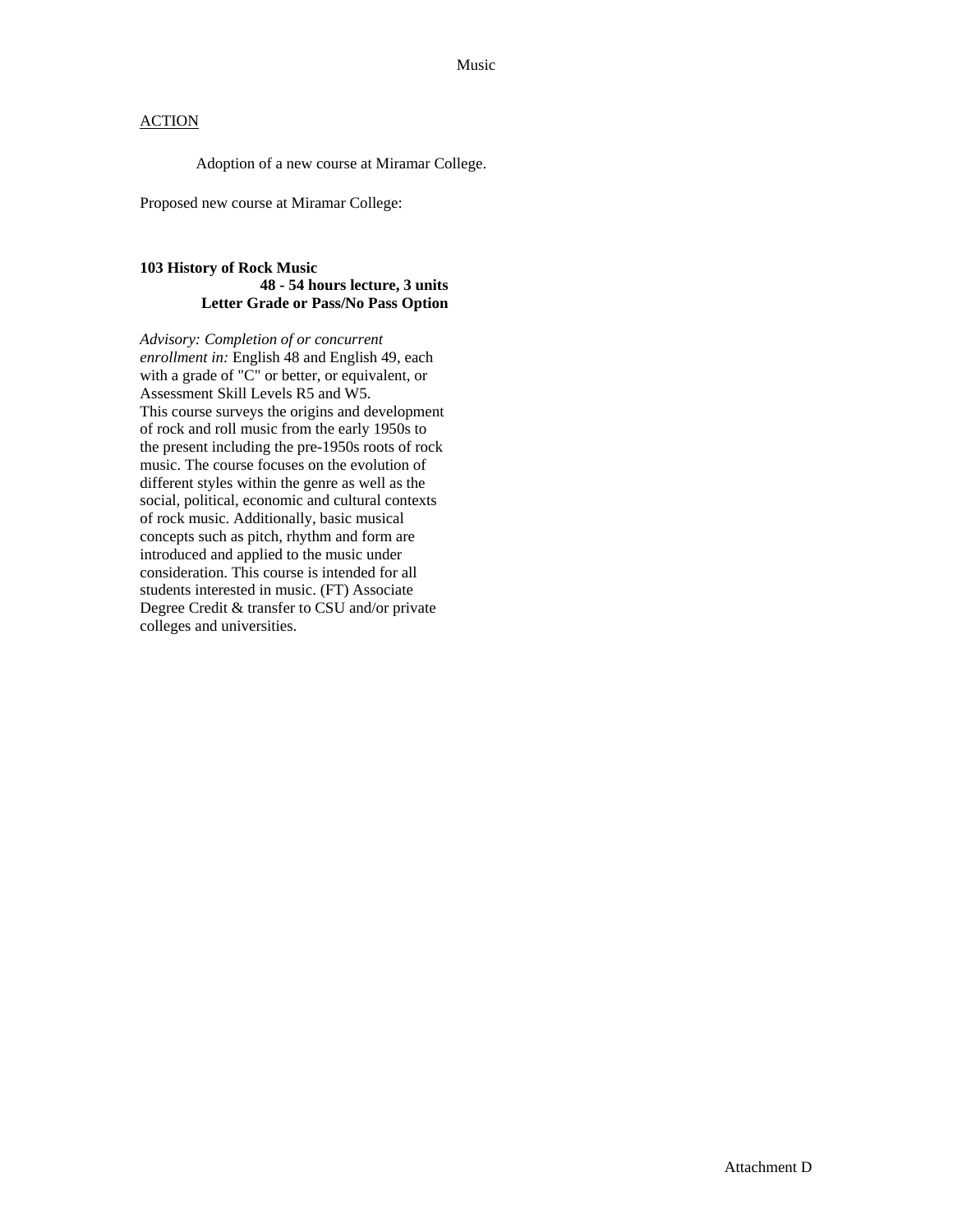Adoption of a two course deactivations at Miramar College.

Proposed course deactivations at Miramar College (no longer active at any college):

#### **135 Jazz Dance**

### **32 - 54 hours lab, .5-1 unit Letter Grade or Pass/No Pass Option**

Jazz Dance is a course which explores a variety of jazz dance techniques focusing on the development of coordination, flexibility, balance, strength, correct body alignment and rhythmic perception. Dance combinations are performed to demonstrate technical ability at all skill levels. This course, in combination with Dance 135, may be taken four times for credit. (FT) Associate Degree Credit & transfer to CSU and/or private colleges and universities. CSU General Education. UC Transfer Course List.

#### **140 Modern Dance**

#### **32 - 54 hours lab, .5-1 unit Letter Grade or Pass/No Pass Option**

Modern Dance is a course that explores the fundamental concepts and techniques of modern dance including floor stretch, center work, locomotor sequences and dance combinations. The student demonstrates, defines and performs flexibility, coordination, rhythmic and dynamic perception, control and strength. The class critiques, discusses and analyzes line, design, technique, choreography and dynamic qualities through lectures, videotapes and concert critiques. This course, in combination with Dance 140, may be taken four times for credit. (FT) Associate Degree Credit & transfer to CSU and/or private colleges and universities. CSU General Education. UC Transfer Course List.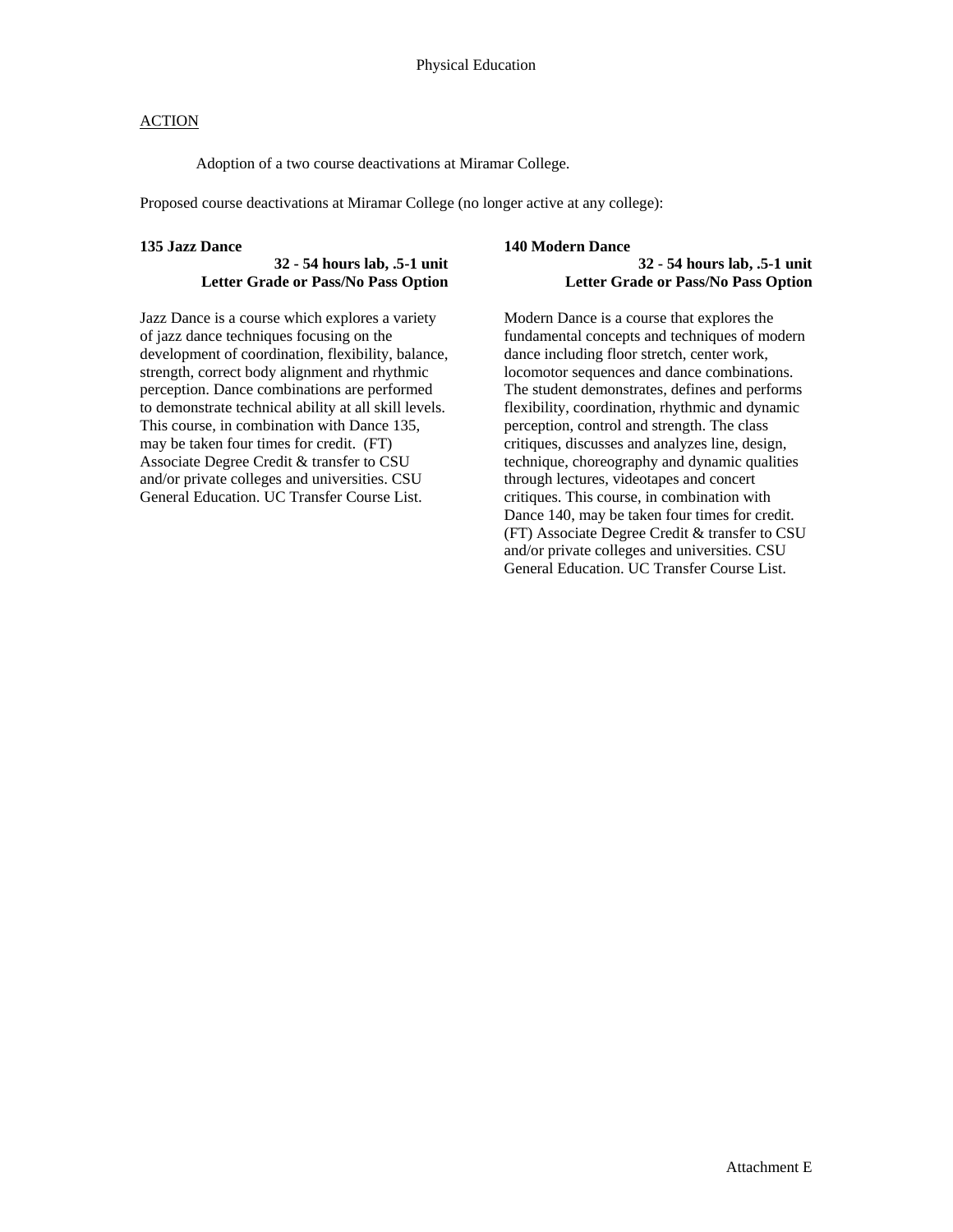Adoption of a new course at City College.

Proposed new course at City College:

### **101 Introduction to Sustainability 48 - 54 hours lecture, 3 units Grade Only**

*Advisory:* English 101 or English 105, with a grade of "C" or better, or equivalent, or Assessment Skill Levels R6 and W6. This course introduces students to an interdisciplinary examination of the theory and practices of sustainability. Sustainability can be defined as meeting the needs of the present generation without compromising the ability of future generations to meet their own needs. Topics include restoring ecological and environmental health, creating economic welfare, and ensuring social justice. This course is intended for students interested in Sustainability, Environmental Ethics, and Peace Studies. (FT) Associate Degree Credit & transfer to CSU and/or private colleges and universities.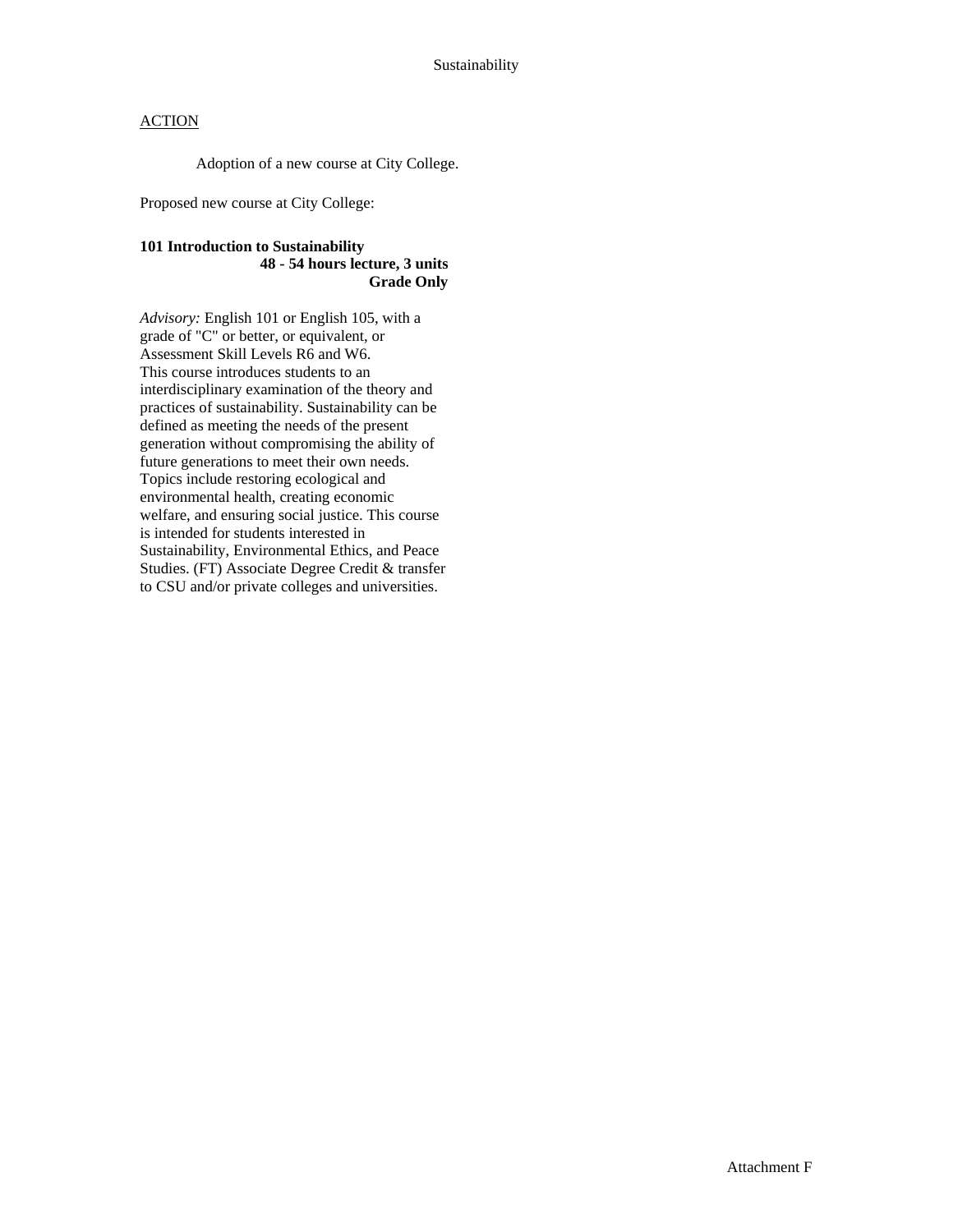Adoption of a program revision at Mesa College.

Proposed program revision at Mesa College:

## **Associate in Arts Degree Art-Fine Art Ceramics Emphasis**

| <b>Courses Required for the Major:</b>               | <b>Units</b> |
|------------------------------------------------------|--------------|
| <b>Complete the Art Major Core Course</b>            |              |
| <b>Requirements:</b>                                 |              |
|                                                      |              |
| <b>ARTF 109 History of Modern Art or</b>             |              |
| ARTF 110 Art History: Prehistoric to Gothic or       |              |
| ARTF 111 Art History: Renaissance to Modern 3        |              |
| ARTF 150A Two-Dimensional Design 3                   |              |
| ARTF 150B Beginning Graphic Design 3                 |              |
| ARTF 151 Three-Dimensional Design 3                  |              |
|                                                      |              |
| <b>Complete the Requirements for the Ceramics</b>    |              |
| <b>Emphasis:</b>                                     |              |
|                                                      |              |
|                                                      |              |
|                                                      |              |
| <b>Select Three Two Courses from:</b>                |              |
| ARTF 110 Art History: Prehistoric to Gothic 3        |              |
| ARTF 111 Art History: Renaissance to Modern 3        |              |
|                                                      |              |
|                                                      |              |
| ARTF 196 Clay and Glaze Technology 3                 |              |
| ARTF 197B Handbuilding Ceramics II 3                 |              |
|                                                      |              |
| <b>Select One Courses from:</b>                      |              |
| ARTF 113 African, Oceanic, and Native American Art 3 |              |
|                                                      |              |
| ARTF 120 Native American Indian Art 3                |              |
| ARTF 125 Art History: Arts of the Asian Continent  3 |              |
|                                                      |              |
|                                                      |              |
| Total Units = $3036$                                 |              |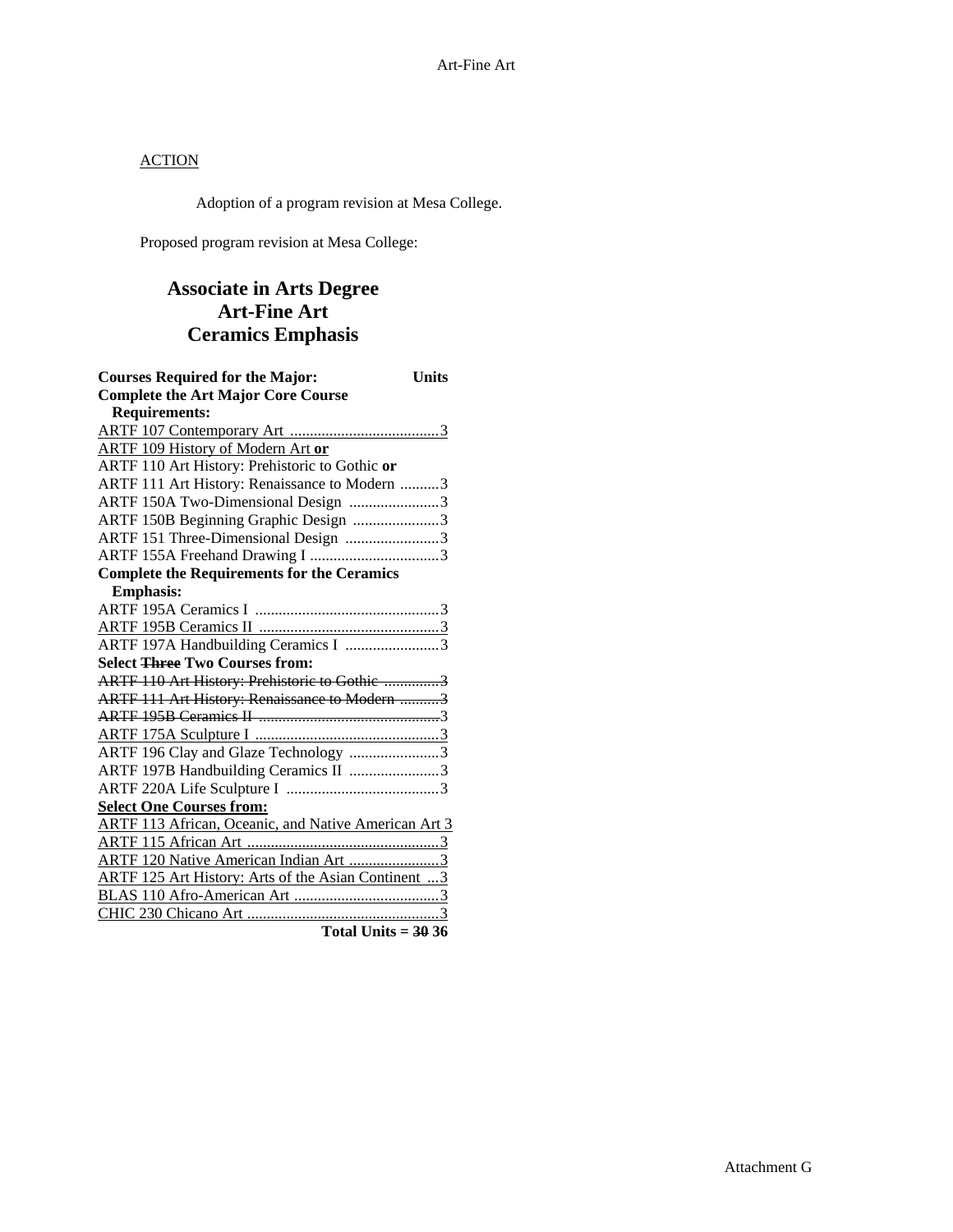Adoption of a program revision at Miramar College.

Proposed program revision at Miramar College:

## **Certificate of Achievement or Associate in Science Degree: Aviation Maintenance Technology Aviation General Studies**

| Select a minimum of 18 units for degree major             |
|-----------------------------------------------------------|
| requirements from the following list of courses.          |
| Select one of the following two options to satisfy degree |
| major requirements                                        |
| <b>General Curriculum:</b><br><b>Units</b>                |
| AVIM 100 General Aviation Technology Theory and           |
| <b>AVIM 100S General Aviation Maintenance</b>             |
| Technology Practices or                                   |
| <b>AVIM 109B Powerplant Ignition Systems</b>              |
| <b>AVIM 101G General Aviation Technology Theory I</b>     |
| <u>and</u>                                                |
| AVIM 101H General Aviation Technology Theory II &         |
| <b>AVIM 102G General Aviation Maintenance</b>             |
| <b>Technology Practices I and</b>                         |
| <b>AVIM 102H General Aviation Maintenance</b>             |
|                                                           |
| <b>Select 2 or More from the Following:</b>               |
| <b>General Curriculum:</b>                                |
| <b>AVIM 109D Aircraft Fire Protection and Digital</b>     |
|                                                           |
| AVIM 120 Basic D.C. Electronics Theory 3                  |
| AVIM 121A Applied Basic D.C. Electronics  1.5             |
| <b>Airframe Curriculum:</b>                               |
| AVIM 103A Aircraft Wood, Fabric, Finishing and            |
|                                                           |
| AVIM 103B Aircraft Welding and Sheetmetal                 |
|                                                           |
| AVIM 103C Aircraft Hydraulic Systems 3                    |
| AVIM 103D Aircraft Landing Gear Systems 3                 |
| AVIM 104A Applied Aircraft Wood, Fabric, Finishing        |
|                                                           |
| AVIM 104B Applied Aircraft Welding and Sheetmetal         |
|                                                           |
| AVIM 104C Applied Aircraft Hydraulic Systems 5            |
| AVIM 104D Applied Aircraft Landing Gear Systems1          |
| AVIM 105A Aircraft Cabin Atmosphere Control  1.5          |
| AVIM 105B Aircraft Assembly, Rigging and                  |
|                                                           |
| AVIM 106A Aircraft Cabin Atmosphere Control  0.5          |
| AVIM 106B Applied Aircraft Assembly, Rigging and          |
|                                                           |
| AVIM 109A Airframe Electrical Systems 3                   |
| AVIM 110A Airframe Electrical Systems Laboratory1         |

## **Powerplant Curriculum:**

| AVIM 108B Turbine Engines Laboratory 1                |
|-------------------------------------------------------|
| AVIM 109B Powerplant Ignition Systems 2               |
| AVIM 109C Powerplant Electrical Systems 3             |
| AVIM 110B Applied Powerplant Ignition Systems 0.5     |
| AVIM 110C Powerplant Electrical Systems Laboratory0.5 |
|                                                       |
|                                                       |
| AVIM 112C Applied Reciprocating Engines I 2           |
| AVIM 112D Applied Reciprocating Engines II 1          |
| AVIM 241 Aircraft Propeller Systems Lecture 3         |
| AVIM 242 Aircraft Propeller Systems Laboratory 1      |
| AVIM 249 Induction and Fuel Metering 3                |
| AVIM 250 Applied Induction and Fuel Metering 1        |
| AVIM 253 Lubrication, Cooling, and Exhaust 3          |
| AVIM 254 Applied Lubrication, Cooling, and Exhaust 1  |
| Total Units $= 18$                                    |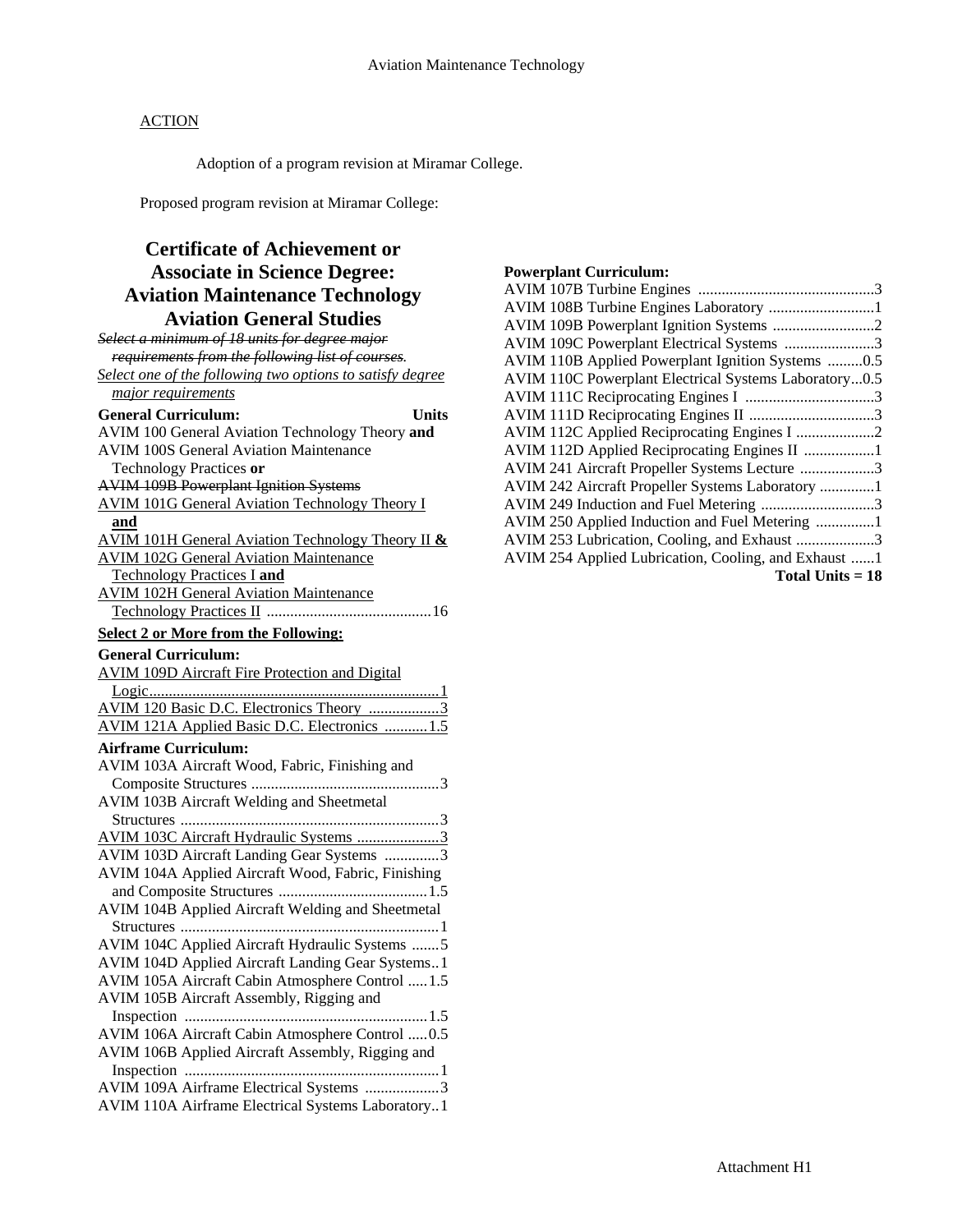# **Certificate of Achievement or Associate in Science Degree: Aviation Maintenance Technology**

| <b>Airframe and Powerplant</b>                            |
|-----------------------------------------------------------|
| Select one of the following two options to satisfy degree |
| major requirements                                        |
| <b>General Curriculum:</b><br>Units                       |
| AVIM 100 General Aviation Technology Theory and           |
| <b>AVIM 100S General Aviation Maintenance</b>             |
| Technology Practices or                                   |
| <b>AVIM 101G General Aviation Technology Theory I</b>     |
| and                                                       |
| <b>AVIM 101H General Aviation Technology Theory II</b>    |
| and                                                       |
| <b>AVIM 102G General Aviation Maintenance</b>             |
| <b>Technology Practices I and</b>                         |
| <b>AVIM 102H General Aviation Maintenance</b>             |
|                                                           |
| AVIM 109D Aircraft Fire Protection and Digital            |
|                                                           |
| AVIM 120 Basic D.C. Electronics Theory 3                  |
| AVIM 121A Applied Basic D.C. Electronics  1.5             |
| <b>Airframe Curriculum:</b>                               |
| AVIM 103A Aircraft Wood, Fabric, Finishing and            |
|                                                           |
| AVIM 103B Aircraft Welding and Sheetmetal                 |
|                                                           |
| AVIM 103C Aircraft Hydraulic Systems 3                    |
| AVIM 103D Aircraft Landing Gear Systems 3                 |
| AVIM 104A Applied Aircraft Wood, Fabric, Finishing        |
|                                                           |
| AVIM 104B Applied Aircraft Welding and Sheetmetal         |
|                                                           |
| AVIM 104C Applied Aircraft Hydraulic Systems 5            |
| AVIM 104D Applied Aircraft Landing Gear Systems1          |
| AVIM 105A Aircraft Cabin Atmosphere Control  1.5          |
| AVIM 105B Aircraft Assembly, Rigging and                  |
|                                                           |
| AVIM 106A Aircraft Cabin Atmosphere Control  0.5          |
| AVIM 106B Applied Aircraft Assembly, Rigging and          |
|                                                           |
| AVIM 109A Airframe Electrical Systems 3                   |
| AVIM 110A Airframe Electrical Systems Laboratory1         |
| <b>Powerplant Curriculum:</b>                             |
|                                                           |
| AVIM 108B Turbine Engines Laboratory  1                   |
| AVIM 109B Powerplant Ignition Systems 2                   |
| AVIM 109C Powerplant Electrical Systems 3                 |
| AVIM 110B Applied Powerplant Ignition Systems0.5          |
| AVIM 110C Powerplant Electrical Systems Laboratory 0.5    |
| AVIM 111C Reciprocating Engines I 3                       |
| AVIM 111D Reciprocating Engines II 3                      |
| AVIM 112C Applied Reciprocating Engines I 2               |

AVIM 112D Applied Reciprocating Engines II ...........1

| AVIM 241 Aircraft Propeller Systems Lecture 3      |  |
|----------------------------------------------------|--|
| AVIM 242 Aircraft Propeller Systems Laboratory 1   |  |
| AVIM 249 Induction and Fuel Metering 3             |  |
|                                                    |  |
| AVIM 253 Lubrication, Cooling, and Exhaust 3       |  |
| AVIM 254 Applied Lubrication, Cooling, and Exhaust |  |
| Total Units $= 81.5$                               |  |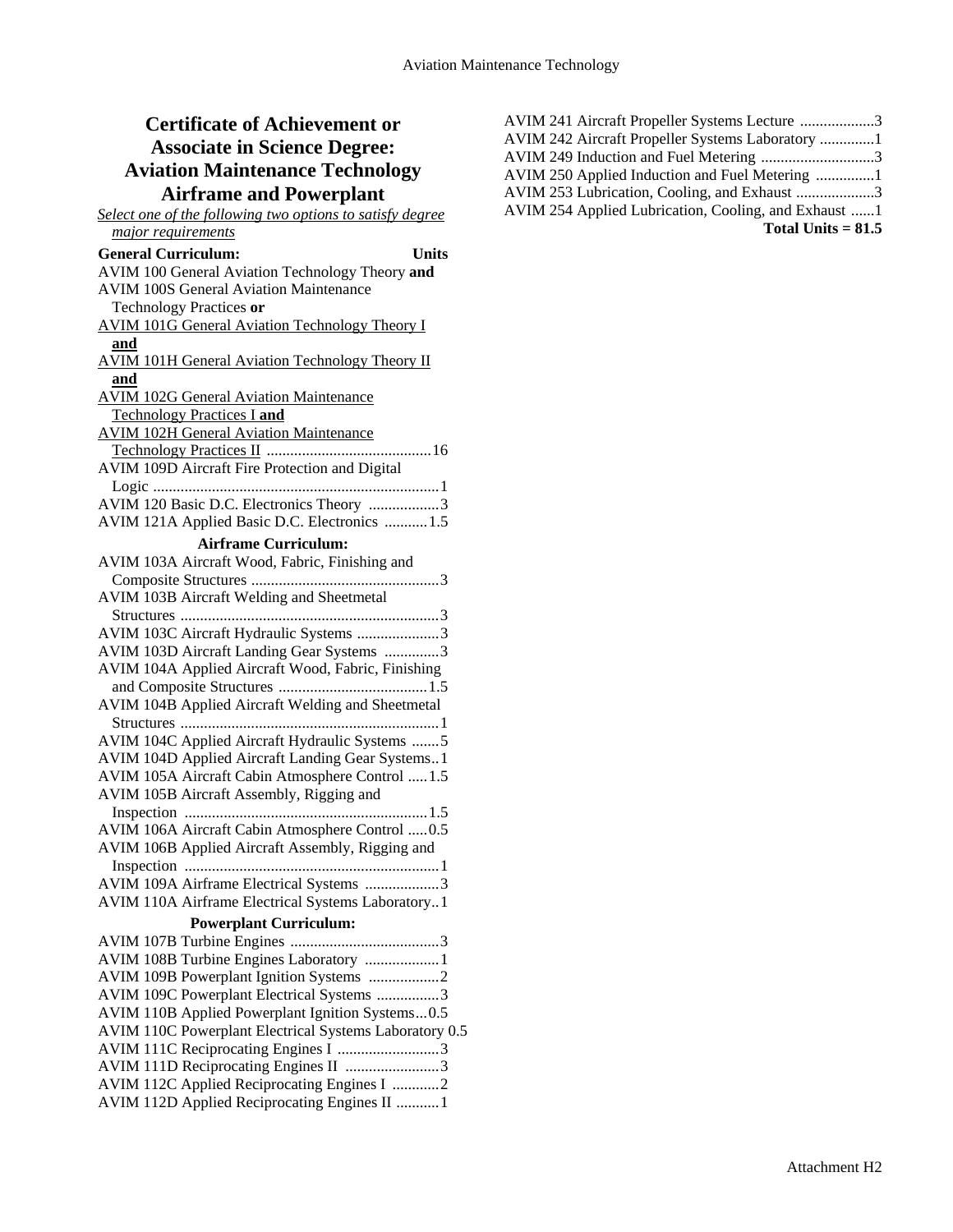## **Certificate of Achievement or Associate in Science Degree: Aviation Maintenance Technology Airframe**

| Select one of the following two options to satisfy degree |
|-----------------------------------------------------------|
| major requirements                                        |
| <b>General Curriculum:</b><br>Units                       |
| AVIM 100 General Aviation Technology Theory and           |
| <b>AVIM 100S General Aviation Maintenance</b>             |
| Technology Practices or                                   |
| <b>AVIM 101G General Aviation Technology Theory I</b>     |
| and                                                       |
| <b>AVIM 101H General Aviation Technology Theory II</b>    |
| and                                                       |
| <b>AVIM 102G General Aviation Maintenance</b>             |
| <b>Technology Practices I and</b>                         |
| <b>AVIM 102H General Aviation Maintenance</b>             |
|                                                           |
| AVIM 109D Aircraft Fire Protection and Digital            |
|                                                           |
| AVIM 120 Basic D.C. Electronics Theory 3                  |
| AVIM 121A Applied Basic D.C. Electronics  1.5             |
| <b>Airframe Curriculum:</b>                               |
| AVIM 103A Aircraft Wood, Fabric, Finishing and            |
|                                                           |
| AVIM 103B Aircraft Welding and Sheetmetal                 |
|                                                           |
| AVIM 103C Aircraft Hydraulic Systems 3                    |
| AVIM 103D Aircraft Landing Gear Systems 3                 |
| AVIM 104A Applied Aircraft Wood, Fabric, Finishing        |
|                                                           |
| AVIM 104B Applied Aircraft Welding and Sheetmetal         |
|                                                           |
| AVIM 104C Applied Aircraft Hydraulic Systems 5            |
| AVIM 104D Applied Aircraft Landing Gear Systems1          |
| AVIM 105A Aircraft Cabin Atmosphere Control  1.5          |
| AVIM 105B Aircraft Assembly, Rigging and                  |
|                                                           |
| AVIM 106A Aircraft Cabin Atmosphere Control  0.5          |
| AVIM 106B Applied Aircraft Assembly, Rigging and          |
|                                                           |
| AVIM 109A Airframe Electrical Systems 3                   |
| AVIM 110A Airframe Electrical Systems Laboratory1         |
| Total Units $= 50.5$                                      |

## **Certificate of Achievement or Associate in Science Degree: Aviation Maintenance Technology Powerplant**

| Select one of the following two options to satisfy degree  |
|------------------------------------------------------------|
| major requirements                                         |
| <b>General Curriculum:</b><br><b>Units</b>                 |
| AVIM 100 General Aviation Technology Theory and            |
| <b>AVIM 100S General Aviation Maintenance Technology</b>   |
| Practices or                                               |
| <b>AVIM 101G General Aviation Technology Theory I and</b>  |
| <b>AVIM 101H General Aviation Technology Theory II and</b> |
| <b>AVIM 102G General Aviation Maintenance Technology</b>   |
| Practices I and                                            |
| <b>AVIM 102H General Aviation Maintenance Technology</b>   |
|                                                            |
| AVIM 109D Aircraft Fire Protection and Digital Logic 1     |
| AVIM 120 Basic D.C. Electronics Theory 3                   |
| AVIM 121A Applied Basic D.C. Electronics 1.5               |
| <b>Powerplant Curriculum:</b>                              |
|                                                            |
| AVIM 108B Turbine Engines Laboratory 1                     |
|                                                            |
| AVIM 109C Powerplant Electrical Systems 3                  |
| AVIM 110B Applied Powerplant Ignition Systems 0.5          |
| AVIM 110C Powerplant Electrical Systems Laboratory0.5      |
|                                                            |
| AVIM 111D Reciprocating Engines II 3                       |
| AVIM 112C Applied Reciprocating Engines I 2                |
| AVIM 112D Applied Reciprocating Engines II 1               |
| AVIM 241 Aircraft Propeller Systems Lecture 3              |
| AVIM 242 Aircraft Propeller Systems Laboratory 1           |
| AVIM 249 Induction and Fuel Metering 3                     |
| AVIM 250 Applied Induction and Fuel Metering 1             |
| AVIM 253 Lubrication, Cooling, and Exhaust 3               |
| AVIM 254 Applied Lubrication, Cooling, and Exhaust 1       |
| Total Units $= 52.5$                                       |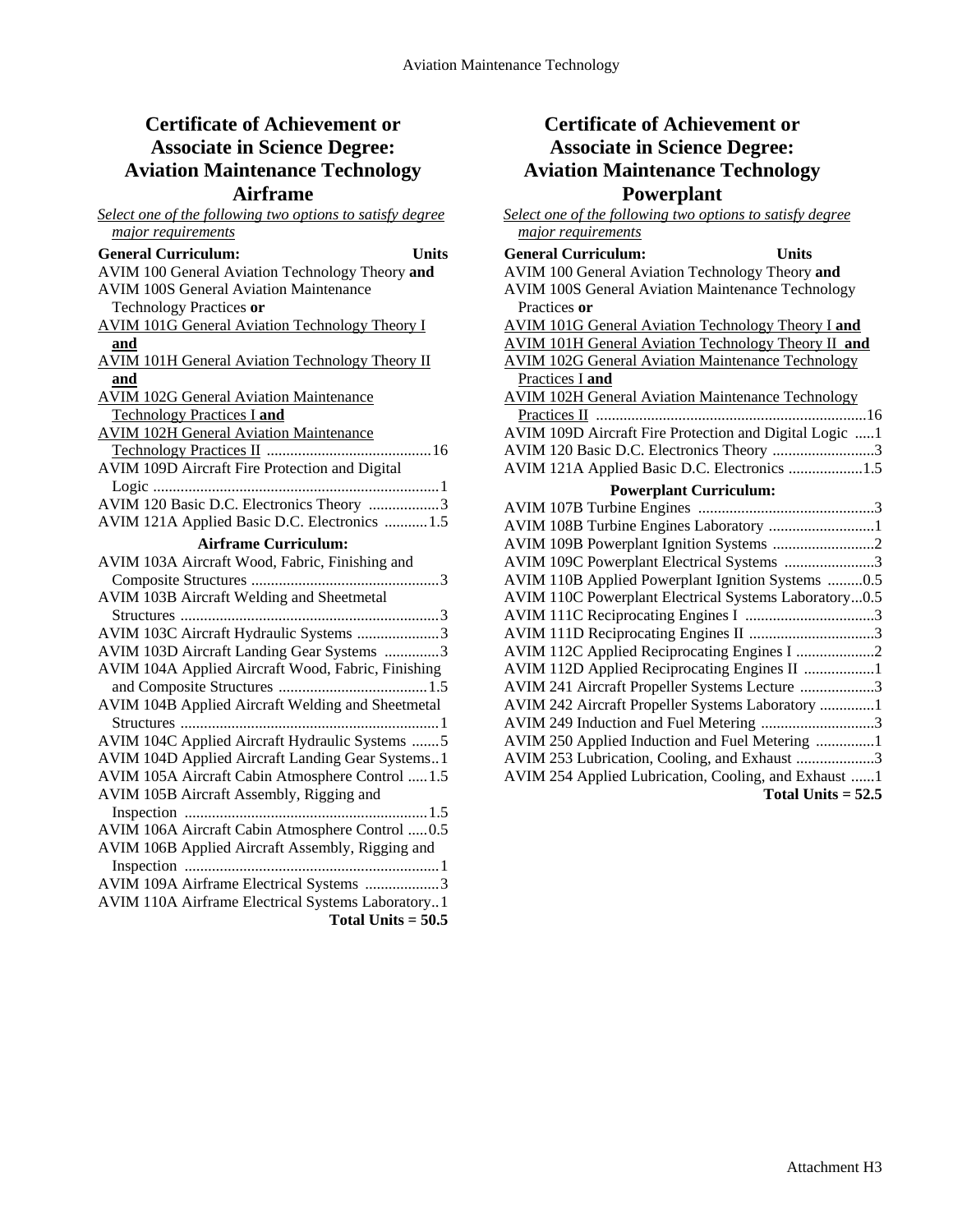Adoption of program deactivation at Miramar College.

Proposed program deactivation at Miramar College:

## **Certificate of Performance Computer Business Technology E-Commerce**

| <b>Courses Required for the Major:</b> U |  |
|------------------------------------------|--|
|                                          |  |
|                                          |  |
|                                          |  |
|                                          |  |
|                                          |  |
|                                          |  |
|                                          |  |
| Fotal Units = 15                         |  |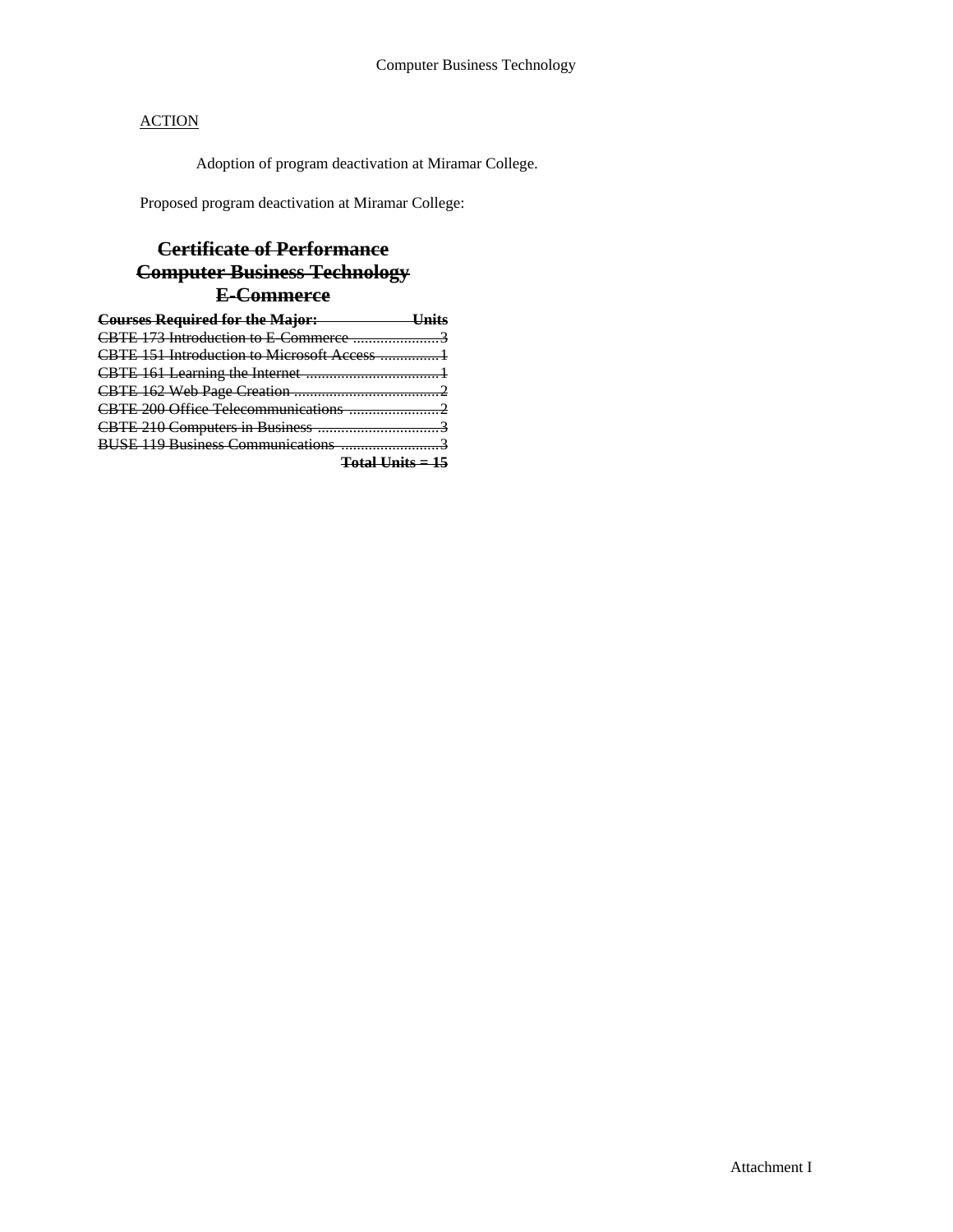Adoption of a program revision at Miramar College.

Proposed program revision at Miramar College:

## **Certificate of Performance Computer Business Technology Administrative Assistant**

| <b>Courses Required for the Major:</b>     | <b>Units</b> |
|--------------------------------------------|--------------|
| CBTE 101 Keyboarding for Computers 1       |              |
|                                            |              |
|                                            |              |
| CBTE 164 Introduction to Microsoft Outlook |              |
|                                            |              |
|                                            |              |
| Total Units $=$ $\frac{11}{10}$            |              |

## **Certificate of Achievement Computer Business Technology Administrative Assistant**

| <b>Courses Required for the Major:</b>        | Units |
|-----------------------------------------------|-------|
| CBTE 101 Keyboarding for Computers1           |       |
| CBTE 114 Introduction to Microsoft Windows  1 |       |
|                                               |       |
| CBTE 122 Intermediate Microsoft Word 3        |       |
|                                               |       |
|                                               |       |
| CBTE 143 Intermediate Microsoft Excel 3       |       |
| CBTE 151 Introduction to Microsoft Access 1   |       |
|                                               |       |
| CBTE 153 Database Development with Access 3   |       |
|                                               |       |
|                                               |       |
|                                               |       |
| CBTE 210 Computers in Business or             |       |
|                                               |       |
|                                               |       |
| BUSE 119 Business Communications 3            |       |
| Total Units $= 2635$                          |       |

## **Associate in Science Degree Computer Business Technology Administrative Assistant**

| <b>Courses Required for the Major:</b><br>Units |
|-------------------------------------------------|
|                                                 |
| CBTE 114 Introduction to Microsoft Windows 1    |
|                                                 |
| CBTE 122 Intermediate Microsoft Word 3          |
|                                                 |
|                                                 |
| CBTE 143 Intermediate Microsoft Excel 3         |
|                                                 |
|                                                 |
| CBTE 153 Database Development with Access 3     |
|                                                 |
|                                                 |
|                                                 |
| CBTE 210 Computers in Business or               |
|                                                 |
|                                                 |
|                                                 |
| Total Units $=$ 27 35                           |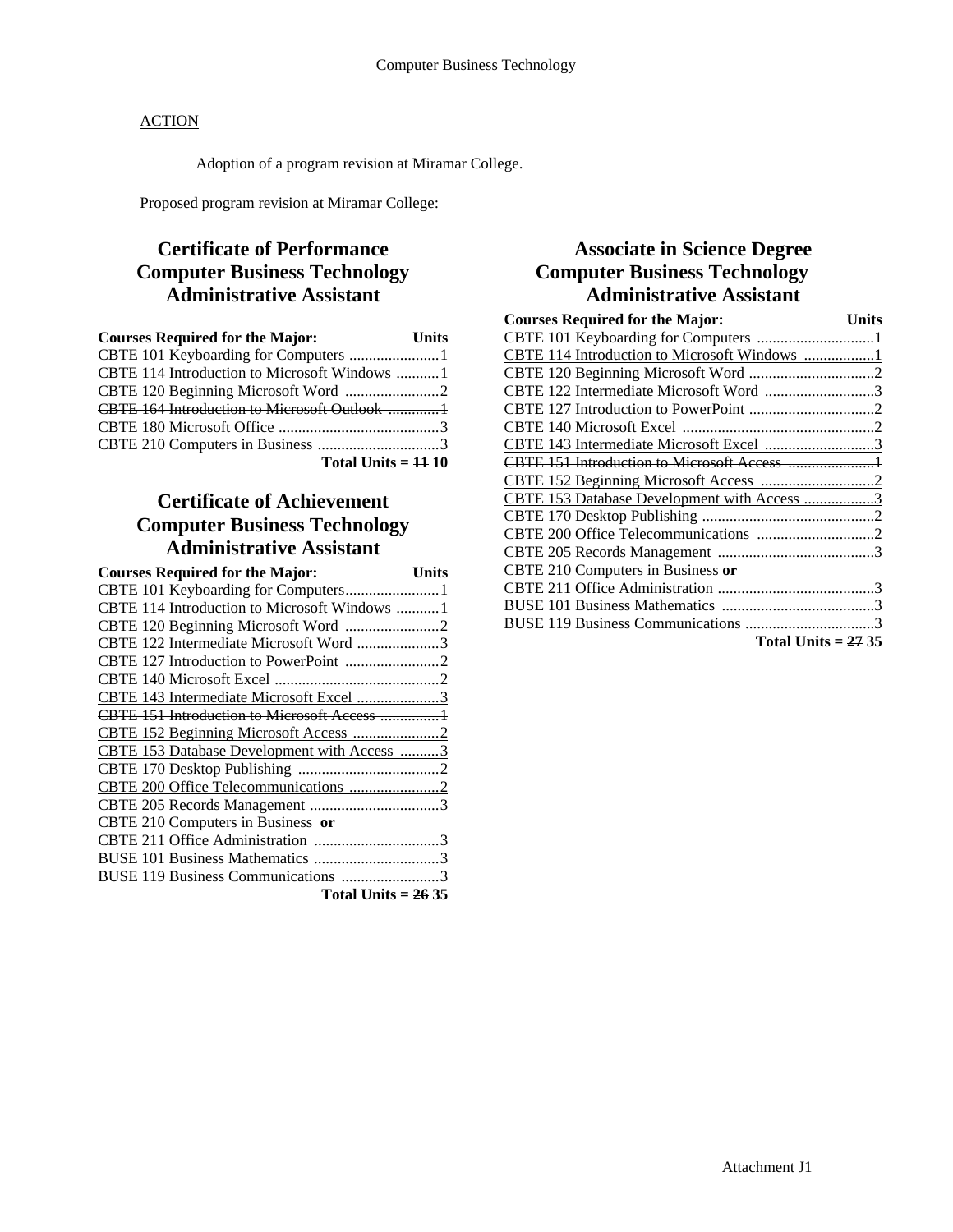## **Certificate of Performance Typist/Word Processor**

| <b>Courses Required for the Major:</b> | <b>Units</b> |
|----------------------------------------|--------------|
| CBTE 101 Keyboarding for Computers 1   |              |
|                                        |              |
|                                        |              |
| CBTE 122 Intermediate Microsoft Word 3 |              |
|                                        |              |
|                                        |              |
|                                        |              |
|                                        |              |

**Total Units = 8 14** 

## **Certificate of Performance Website Designer**

| <b>Courses Required for the Major:</b>       | <b>Units</b> |
|----------------------------------------------|--------------|
|                                              |              |
|                                              |              |
|                                              |              |
|                                              |              |
|                                              |              |
| CBTE 165 Webpage Creation with Dreamweaver 3 |              |
| CBTE 167 Webpage Creation Using Microsoft    |              |
|                                              |              |
| Total Units $= 9-13$                         |              |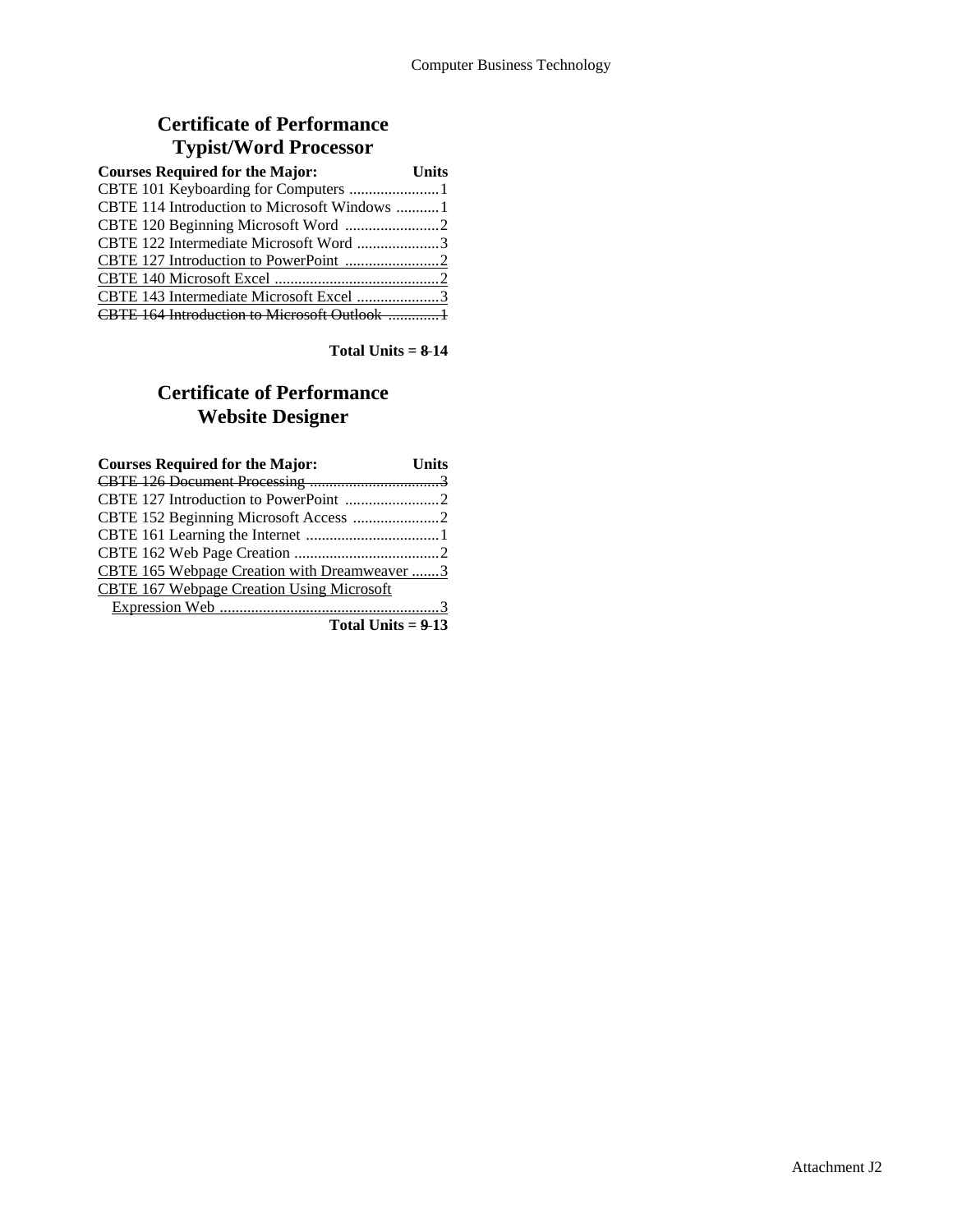Adoption of a program revision at Miramar College.

Proposed program revision at Miramar College:

## **Associate in Arts Degree Humanities Studies**

**Courses Required for the Major: Units**  PHIL 205, Critical Thinking and Writing in Philosophy **or** PHIL 100, Logic and Critical Thinking ........................3 **Select at least 15 units from the following:**  ANTH 103, Introduction to Cultural Anthropology ARTF 113, African, Oceanic, and Native American Art ARTF 125, History of Art: Far Eastern Art BLAS 140A, History of the U.S., Black Perspectives BLAS 140B, History Of The U.S., Black Perspectives ENGL 208, Introduction to Literature ENGL 210, American Literature I ENGL 211, American Literature II ENGL 220, Masterpieces of World Literature I: 1500 BCE-1600 CE ENGL 221, Masterpieces of World Literature II: 1600- Present HIST 100, World History I HIST 101, World History II HIST 105, Introduction to Western Civilization I HIST 109, History of the United States I HIST 110, History of the United States II HIST 141, Women in United States History I HIST 142, Women in United States History II HUMA 101, Introduction to the Humanities I HUMA 102, Introduction to the Humanities II HUMA 106, World Religions HUMA 201, Mythology MUSI 100, Introduction to Music MUSI 109, World Music PHIL 100, Logic and Critical Thinking PHIL 101, Symbolic Logic PHIL 102A, Introduction To Philosophy: Reality and Knowledge PHIL 102B, Introduction To Philosophy: Values PHIL 205, Critical Thinking and Writing in Philosophy POLI 102, The American Political System .................15 **Total Units = 18**